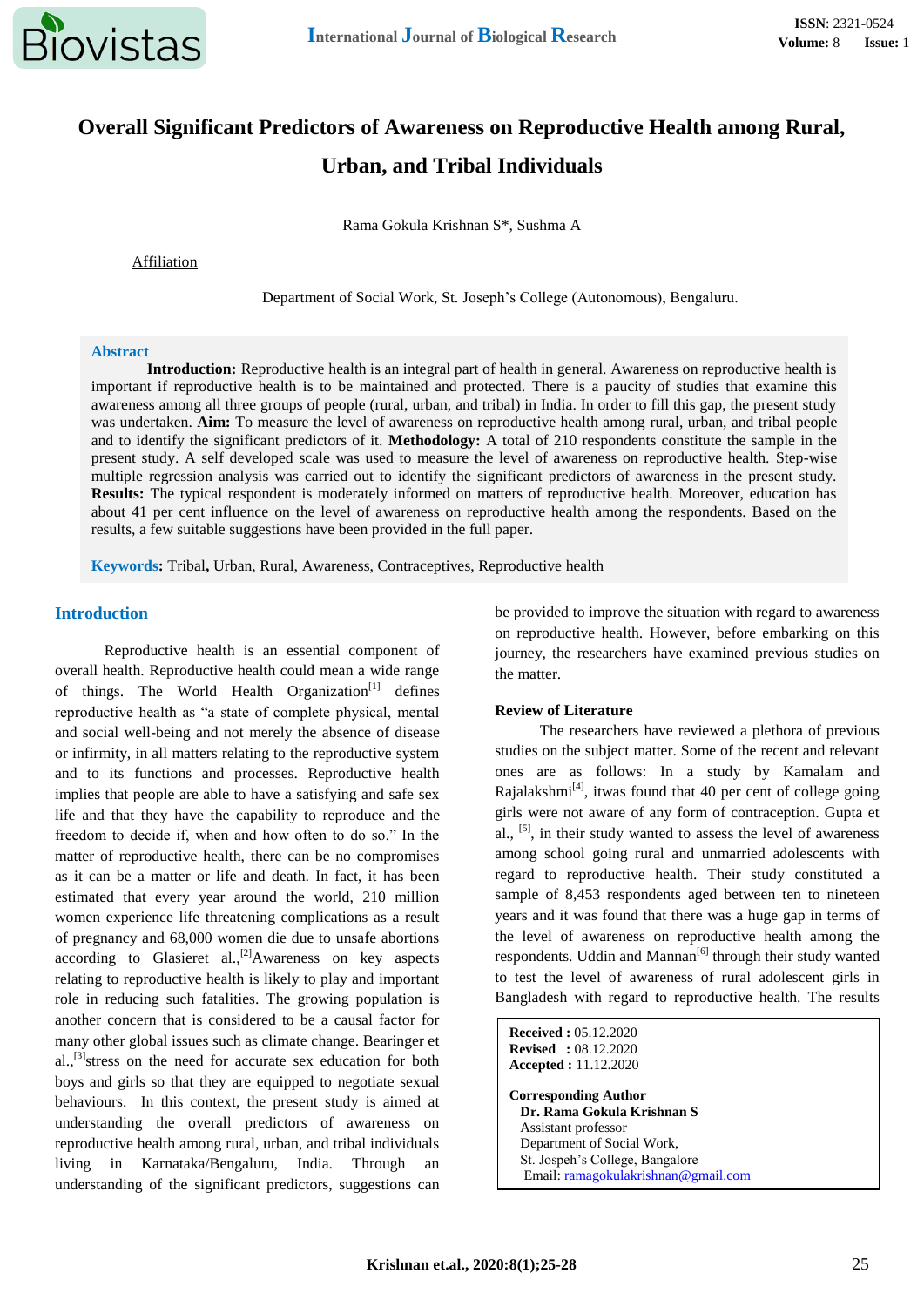indicated the fact that a sizable proportion of the respondents had incorrect knowledge of issues concerning fertility, STD. Kotecha et al,  $^{[7]}$  through their study among adolescents discovered the fact that only 31 per cent of boys and 33 per cent of girls had heard about contraception. After a review of such previous studies, the researchers discovered a certain gap in the existing literature on the subject matter.

## **Research Gap**

Although it is observed that there have been several studies in the Indian subcontinent and in developing counties in general with regard to awareness on reproductive health, there is a paucity of studies looking at the issue from a holistic point of view. Most of the existing studies focus on rural areas or a certain group, such as college students. There is need to conduct a study that includes people from different areas (rural, urban, and tribal) and not just one. Secondly, although there are studies that indicate to us the level of awareness on reproductive health, there is a need for studies that examine the factors that influence this level of awareness so that appropriate suggestions can be provided to help improve it. In order to fill this research gap, the present study is being undertaken.

#### **Objectives**

- 1. To identify the level of awareness of individuals (rural, urban, and tribal) with regard to reproductive health.
- 2. To discover the significant predictors of reproductive health among the respondents.

#### **Materials And Methods**

#### **Research Design**

The researchers have adopted an exploratory research design as one of the main aims of the study is to discover the significant predictors of the awareness on reproductive health.

#### **Tools**

The researchers have used a self-prepared interview schedule with two parts. The first part contained questions relating to the background characteristics of the respondents while the second part of the schedule contained a selfdeveloped scale to measure the level of awareness of reproductive health among the respondents. The scale as a total of 15 items with a three point Likert scale.(1-Little or no awareness, 2- Partially aware, 3-Fully aware). It has items concerning menstruation, contraception, and sexually transmitted diseases, to name a few. A score of 15-25 is considered to be low, a score of 26- 35 is considered to be moderate, while a score of 36 and above is considered to be indicative of a high level of awareness. The researchers performed face validity to establish the validity of the scale. With regard to the reliability of the scale, the reliability test produced a Cronbach alpha value of .896, indicating good internal consistency.

## **Universe and Sampling**

The researchers have used a sample selected for a previous study conducted by the researchers. This included a total of 110 adults (18 years and above) from the Hakki-Pikki tribal community settled in Bengargetta, Bengaluru. Simple random sampling in the form of lottery method was used to select this sample from a total of 175 households. In order to conduct a more inclusive study, the researchers used purposive sampling to select 50 adults (18 years and above) from two urban areas (JP Nagar and Shantinagar) and 50 adults from two rural areas (Bidadi and Hunsuru). Thus, a total of 210 respondents constitute the sample in the present study (110+50+50). The Kaiser-Meyer-Olkin (KMO) measure of sampling adequacy test was performed to find out whether the selected sample was adequate. The KMO value was found to be .910 indicating that the sample was more than adequate.

## **Statistical Test:**

A step-wise multiple regression analysis was carried out to identify the significant predictors  $(p<0.05)$  of awareness on reproductive health among the respondents.

## **Results**

## **Background Characteristics Of Respondents & Their Score**

The mean age of the respondents was found to be 33 years, with the minimum being 18 years and the maximum being 70 years. Majority (60 per cent) of the respondents were female, while the remaining (40 per cent) were male. Majority (83.8 per cent) of the total respondents were found to be following Hinduism. One tenth (10 per cent) of the total respondents were Christians, while the remaining (6.2 per cent) were Muslims. Married individuals constitute the majority (66.7 per cent) of the total respondents. A little less than one fifth (19 per cent) of the total respondents were unmarried. Five respondents (2.4 per cent) were widows while 2 respondents (1 per cent) were separated. With regard to education, it was found that on average, the respondents had studied up to  $10<sup>th</sup>$  standard. The average score of the respondents with regard to the level of awareness was found to be 34.43, indicating a moderate level of awareness. The minimum score was found to be 20 and the maximum was found to be 45.

### **Stepwise Multiple Regression Analysis**

As mentioned previously, a stepwise multiple regression analysis was performed to identify the significant predictors of awareness on reproductive health among the total respondents ( $n = 210$ ). The results of this analysis can be seen in table 1

Table 1 shows the results of the step-wise multiple regression analysis to discover the significant predictors of awareness on reproductive health among the respondents.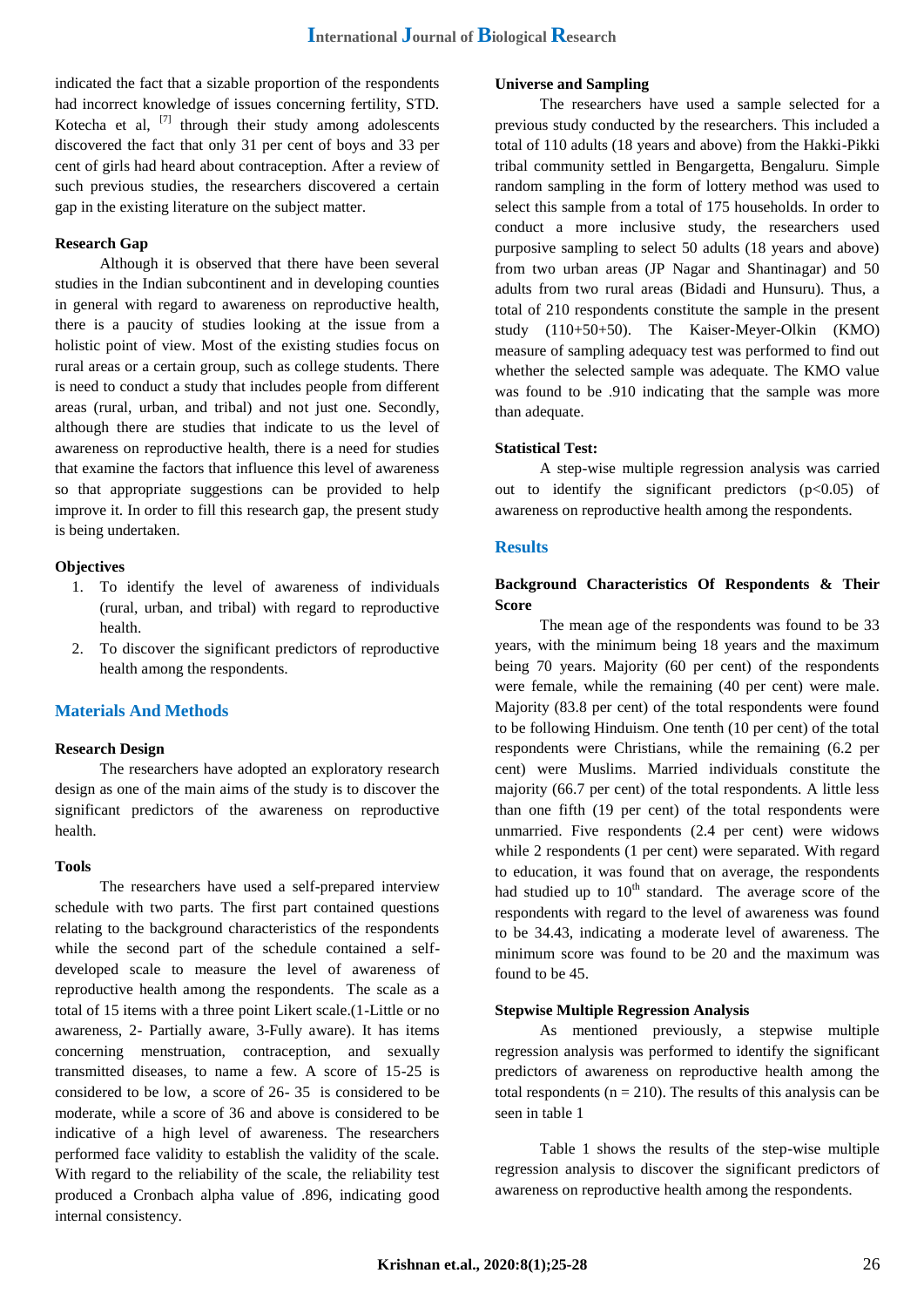From column number 1, the model number can be inferred. Column number 2 indicates the significant predictor. Constant refers to the dependent variable, that is, awareness on reproductive health. Education, in the present study, is the significant predictor of awareness on reproductive health. R, seen in column number 3, represents the correlation between observed and predicted values.  $R^2$ , as seen in column 4, indicates how closely the data in the present study are fitted with the regression line. The adjusted  $\mathbb{R}^2$  seen in column 5, represents the R square values when they are adjusted as per the number of predictors. In column 6, we notice the change in  $R$  square, which is the change in  $R$  square when another predictor is added. However, since there is only one significant predictor in present study, there is no adjustment/change in the  $R^2$  value. The importance of the independent variable (education) can be seen through the unstandardised beta weight value in column 7. In column 8, one can notice the standard error, indicating the accuracy of the predictor (education). Standardised beta weight as seen in column 9 is a more developed version on the unstandardised beta weight. The t value and p values are seen in column 10 and 11.

## **Conclusion**

The aim of the present study was twofold. On the one hand it was aimed at assessing the level of awareness of the respondents with respect to reproductive health. It was found to be moderate (mean  $= 34.43$ ). On the other hand, another major objective was to discover the significant predictors of the awareness on reproductive health. For this purpose, a step-wise multiple regression analysis was carried out. The results indicated the fact that education has about 41 per cent influence on the awareness of the respondents with respect to reproductive health. Thus, based on the findings it can be concluded that education plays a vital role in this matter. Since on average, the respondents have studied only up to  $10<sup>th</sup>$  standard, it is suggested that there could be literacy drives organised in all three areas (rural, urban, and tribal) to help increase the literacy rate and thereby also awareness on reproductive health. Moreover, sex education could be included as an integral part of the education system. Instead of shying away from discussing it, it ought to be discussed so that less people fall victims to deadly diseases such as HIV that continues to plague our country and the world.

| <b>Model</b> | <b>Predictors</b> | R    | $\mathbb{R}^2$ | Adjusted<br>$\mathbb{R}^2$ | Change<br>in $R$<br>square | b      | <b>SEb</b> |      |        | n    |
|--------------|-------------------|------|----------------|----------------------------|----------------------------|--------|------------|------|--------|------|
|              | ◢                 |      | 4              |                            | o                          |        | o          | Q    | 10     | 11   |
|              | (Constant)        | .639 | .409           | .406                       | .409                       | 27.843 | .644       | .639 | 43.223 | .000 |
|              | Education         |      |                |                            |                            | .687   | .057       |      | 11.987 | .000 |

**Table.1:** Different Fungal colonies isolated from different markets of Bangalore

Based on the results in table 1, it can be sated that the education of the respondents (measured in years) has 40.9 per cent influence on their awareness on reproductive health (see column 6). Moreover, from the unstandardised beta weight (see column 7), it can be stated that when the level of education of the respondent increases by .687 units (about 7 months), their awareness on reproductive health increases by 1 unit (1 score).

Thus, in the present study, education has about 41 per cent influence on the respondents' awareness on reproductive health. The remaining 59 per cent of the variance remains unexplained and requires further investigation through future research.

This is consistent with a finding in an American study by Chandra et al., [8] where it has been estimated that having three or more children is closely associated with lower levels of education among other factors.

## **Conflict of Interest**

No known conflict of interest.

## **References**

- 1. World Health Organization. Reproductive Health. www.who.int .Westren pacific Journal. https://www.who.int/westernpacific/healthtopics/reproductive-health . 2019.
- 2. Bearinger LH, Sieving RE, Ferguson J, Sharma V. Global perspectives on the sexual and reproductive health of adolescents: patterns, prevention, and potential. The lancet. 2007 Apr 7;369(9568):1220-31.
- 3. Glasier A, Gülmezoglu AM, Schmid GP, Moreno CG, Van Look PF. Sexual and reproductive health: a matter of life and death. The Lancet. 2006 Nov 4;368(9547):1595-607.
- 4. Kamalam KJ, Rajalakshmi B. Reproductive health awareness among college-going girls. Indian Journal of Social Work. 2005 Oct 1;66(4):415.
- 5. Gupta N, Mathur AK, Singh MP, Saxena NC. Reproductive health awareness of school-going, unmarried, rural adolescents. The Indian Journal of Pediatrics. 2004 Sep 1;71(9):797-801.